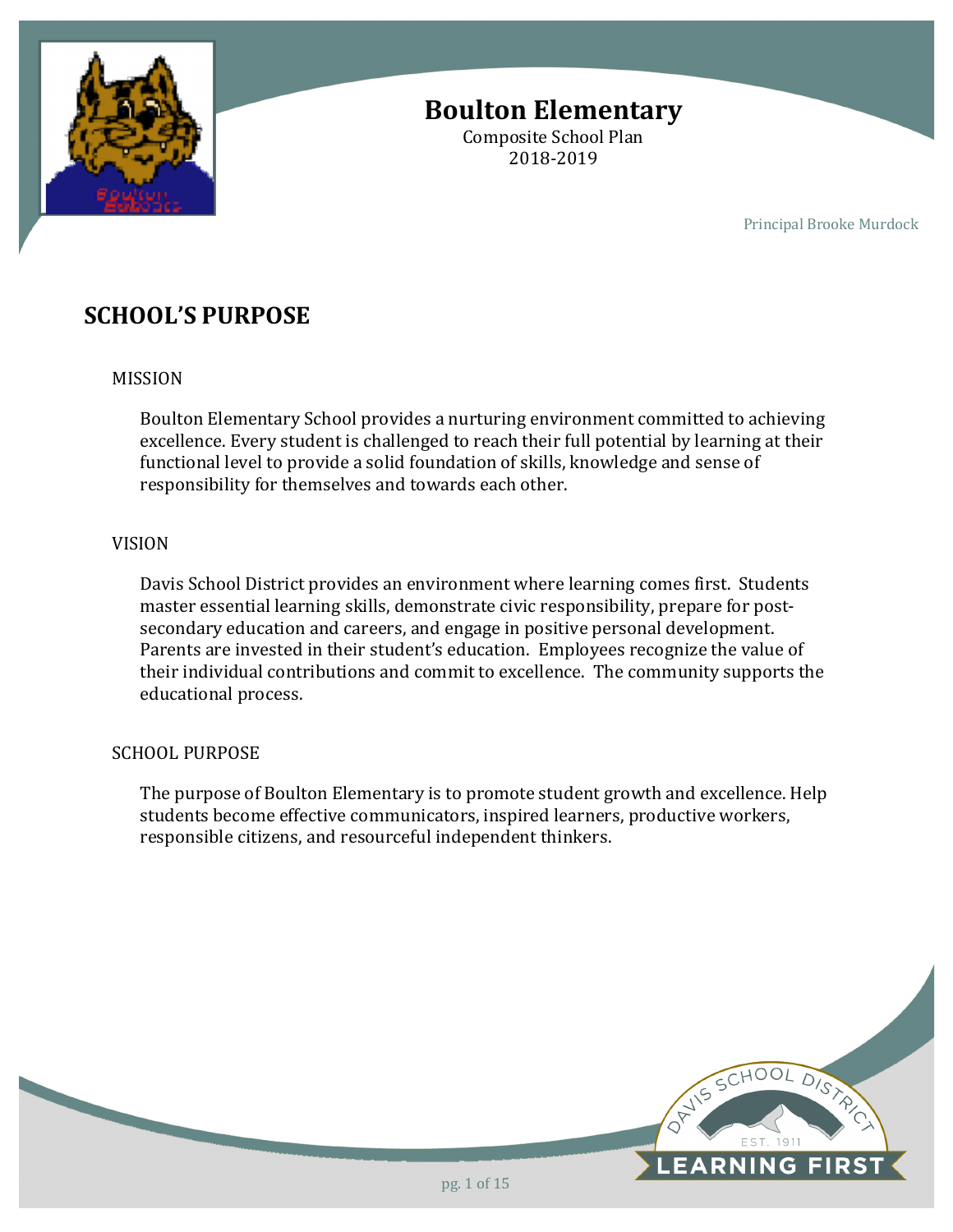## **DESCRIPTION OF THE SCHOOL**

### COMMUNITY

Boulton Elementary School is located at 2611 South Orchard Drive in Bountiful, Utah. Bountiful is a residential community ten minutes north of Salt Lake City, Utah.

### STUDENT BODY

Boulton Elementary has approximately 480 students. We have Pre-K through 6<sup>th</sup> grade. Our demographics by subgroups are .5% Asian, .5% African American, 89% Caucasian, 7% Latino, and 3% Pacific Islander. The number of economically disadvantaged students is steady at 20%. Our students with limited English Proficiency has also remained steady at

#### **STAFF**

For the upcoming 2018-2019 school year, the staff at Boulton Elementary will be led by a principal and a .5 administrative intern. There will be approximately 50 staff members with 18 certified teachers in regular grade level classrooms. The faculty is supported by 8 staff members in the area of special education. This includes 3 certified special education teachers (functional skills, preschool, resource), 1 part time psychologist, 1 full time speech therapist, 1 part time ELA, and 1 part time counselor. We also have a certified music teacher. The certified staff is assisted by approximately 24 classified employees.

#### SCHOOL CULTURE

We have a diverse economic population attending Boulton. We have a portion of students that live in high economic housing neighborhoods and two lower income apartment complexes, while the majority of our Boulton Community live in established, middle income homes.

Our school is welcoming to all families and we encourage parent volunteers. Boulton is fortunate to have a supportive PTA and Community Council that enhances students' learning and opportunities. We have over 95% attendance at Parent Teacher Conferences. 

### UNIQUE FEATURES & CHALLENGES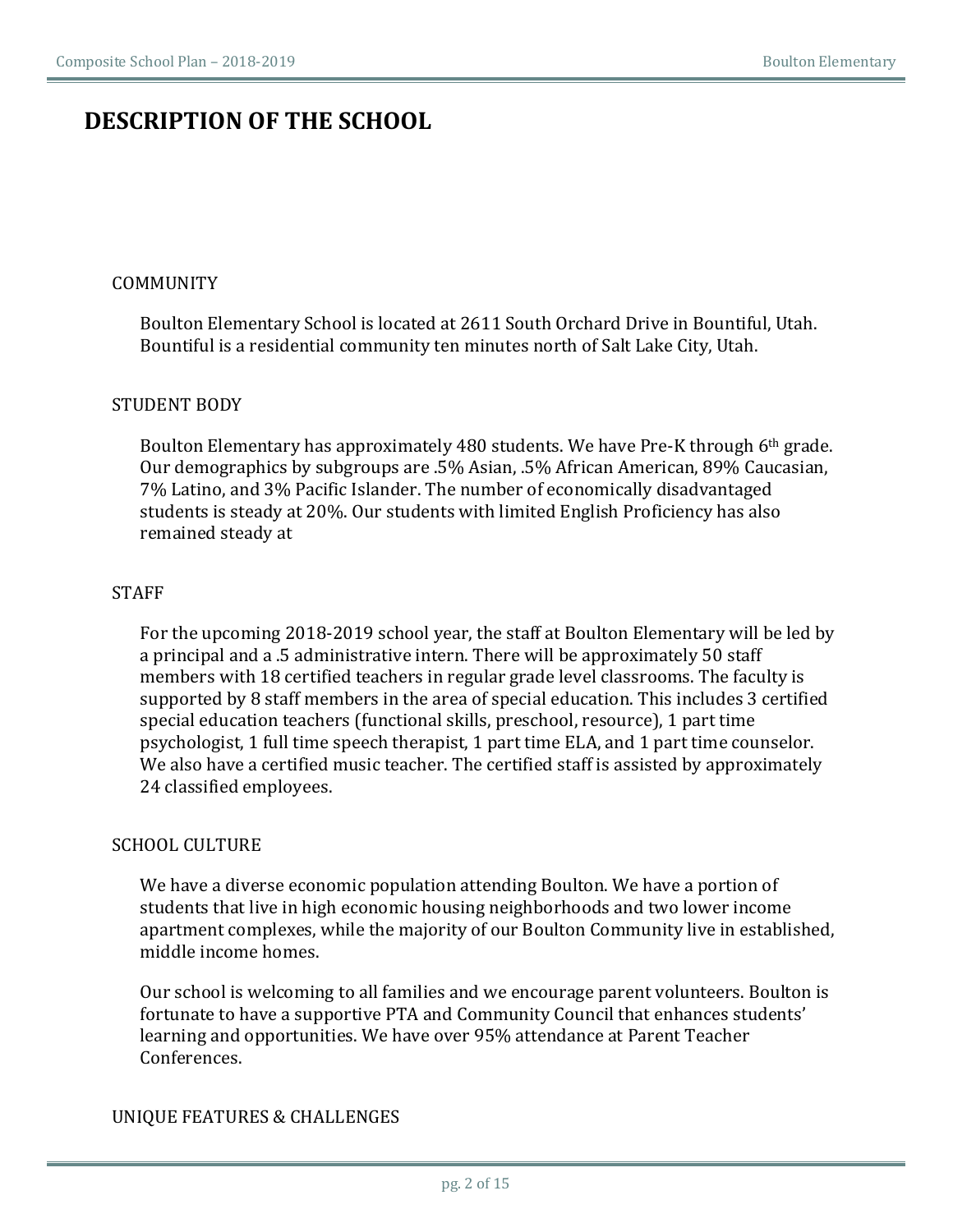We have a broad spectrum of advantaged and disadvantaged students economically. Although our advantaged student remain stable in number, our percentage of disadvantaged students has risen 10% over the past 5 years. This will most likely continue to grow as the current middle-income families "age out" of our neighborhoods. Many of these either rent out their homes or turn them into multiple family dwellings.

Davis Collaborate Learning Teams report the need for continued professional development regarding progressing in the area of data collection and review, differentiated instruction, and interventions.

### ADDITIONAL INFORMATION

Boulton Elementary has a very active PTA. They provide various activities; Bend the Rule's Day, field trip grants, teacher grants, Grown-Up and Goodies, Spelling Bee, funding Pizza with the Principal, Field Day, Box Tops, and Room Mother's Tea.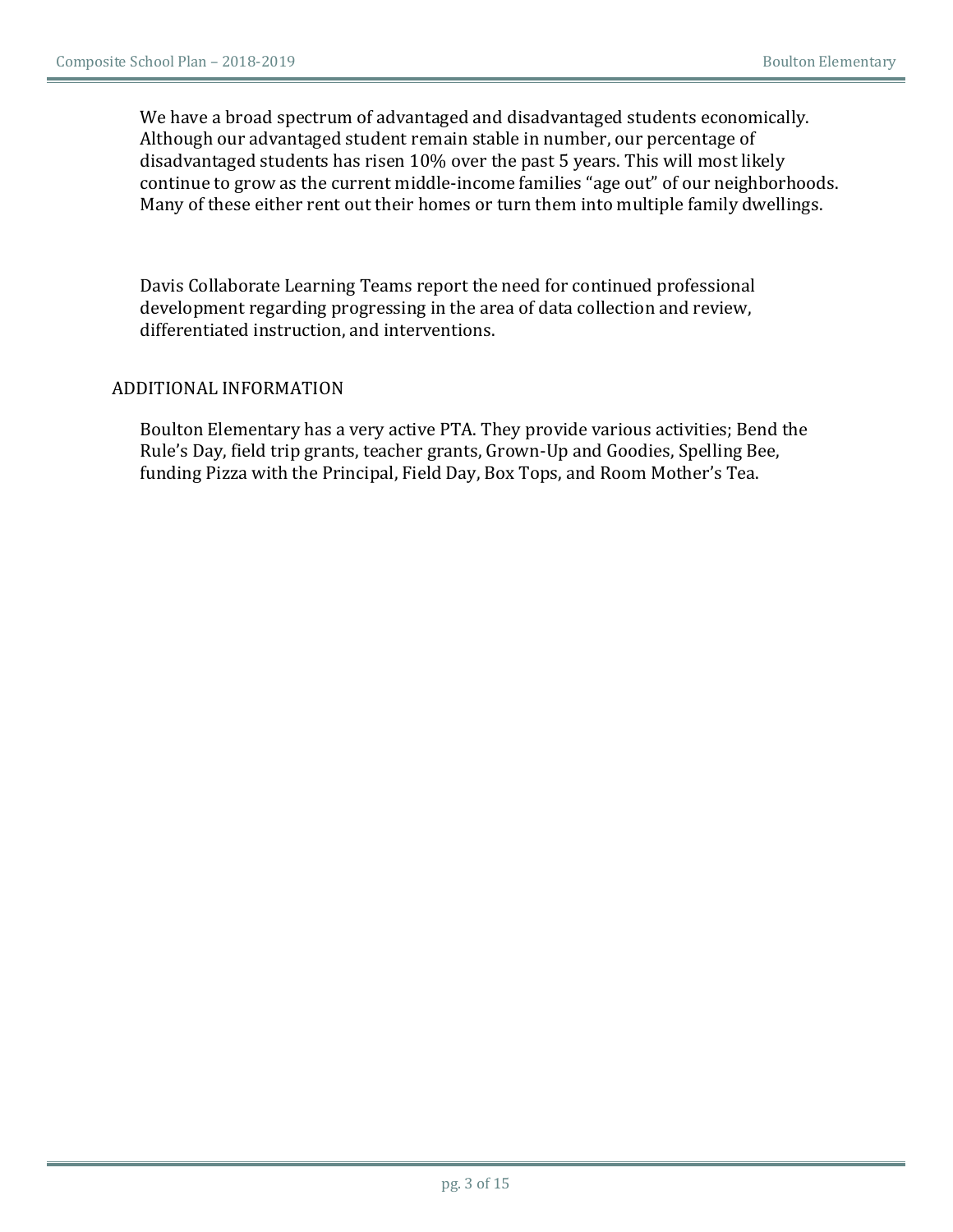## **NEEDS ANALYSIS**

### NOTABLE ACHIEVEMENTS

Over the last 3 years, our SAGE have improved over time. Data reports the following: Growth in language arts from 58% in 2014-2015, 57% in 2015-2016, and 63% in 2016-2017. Mathematics improved from 57% in 2014-2015 to 62% in 2015-2016, and 66% in 2016-2017. Science improved 58% in 2014-2015 to 56% in 2015-2016, and 68% in 2016-2017.

Our Student Council's selection is established with specific guidelines and expectations. The selection process includes; essays, teacher rankings, and personal interview. These requirements were put into place in the 2017-2018 school year to increase leadership skills.

Boulton Elementary has made substantial efforts to put programs into place to include community involvement. These efforts include, Principal Care Cuts, Veteran's Day Program, Boulton Elementary Choir, Davis Spelling Bee, STEM Fair, and STEM Challenges throughout the school year.

### AREAS OF RECENT IMPROVEMENT

In 2017-2018 RTI was established to offer the greatest academic progress for students. Four teacher assistants instruct on a Tier 2 intervention. At-risk students are identified and attend RTI in a small group setting for 20 minutes 4 times per week. Progress monitoring takes place weekly to advance students, to maintain, or to refer to LCMT. The RTI program has been very successful in moving students upward in reading achievement. 

### AREAS OF NEEDED IMPROVEMENT

This year, due to the hard work of our administration and funding from a generous donor, Boulton Elementary will benefit from a STEM Lab. It is paramount to lead teachers in STEM instructional agility by focusing on meaningful, engaging, collaborative, mastery, as well as provide autonomy support as we work toward higher level thinking.

This lab will be supplied with STEM Materials/kits to fulfill our school objective as well as increase student engagement behaviorally, emotionally, and cognitively, thereby positively affecting student learning and achievement.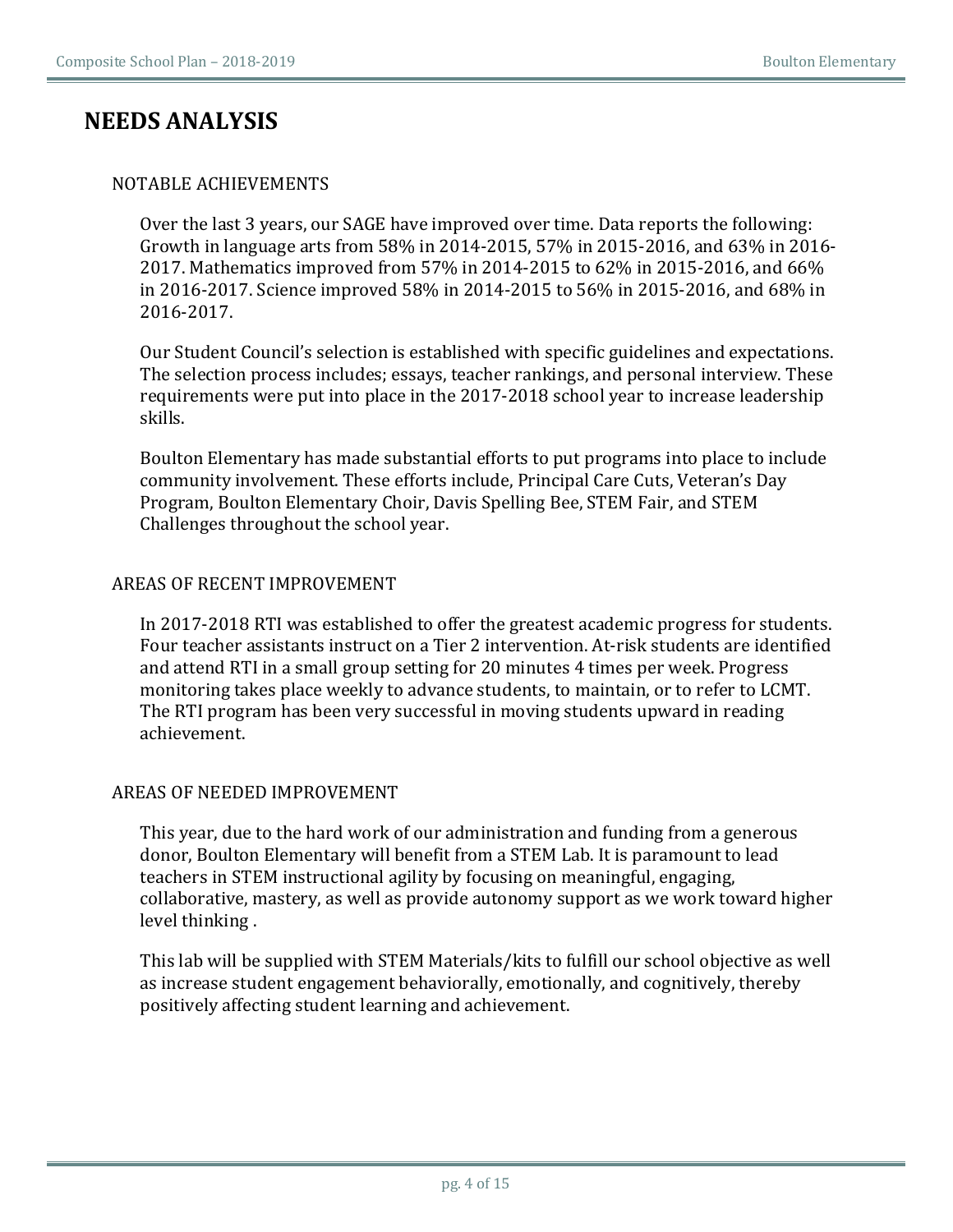## **PRIOR YEAR STATUS REPORT**

### REPORT PROGRESS ON PRIOR YEAR (2016-2017) SCHOOL IMPROVEMENT PLAN

### **Goal #1:**

Increase the percentage of K-3 students scoring at or above DIBELS middle-of-year composite score benchmark from 71% in 2016 to 75% in 2017 (4% increase or approximately 10 students.)

 $[$ **Met Goal (comments optional)** 

□ Did Not Meet Goal *(comments required)* 

Comments:

This goal was met with the combination of great efforts by our classroom teachers, resource teacher, and our RTI aids.

### $Goal #2$

Reduce the percentage of students who are chronically absent (10% or more days with unexcused absences) from 9% to 7% (2% reduction or approximately 14 students.)

 $\boxtimes$  Met Goal *(comments optional)* 

**□ Did Not Meet Goal** *(comments required)* 

Comments: 2017 we had 0.06.

Our total: 24

### **Goal #3:**

Classroom teachers will implement a weekly LA and a weekly MA common assessment in each grade level and teachers need to increase their knowledge of how to create the common assessment.

 $\boxtimes$  Met Goal *(comments optional)* 

Did Not Meet Goal *(comments required)* 

Comments: Grade levels met with the principal to hold DCLT meetings and the LA and MA were reviewed.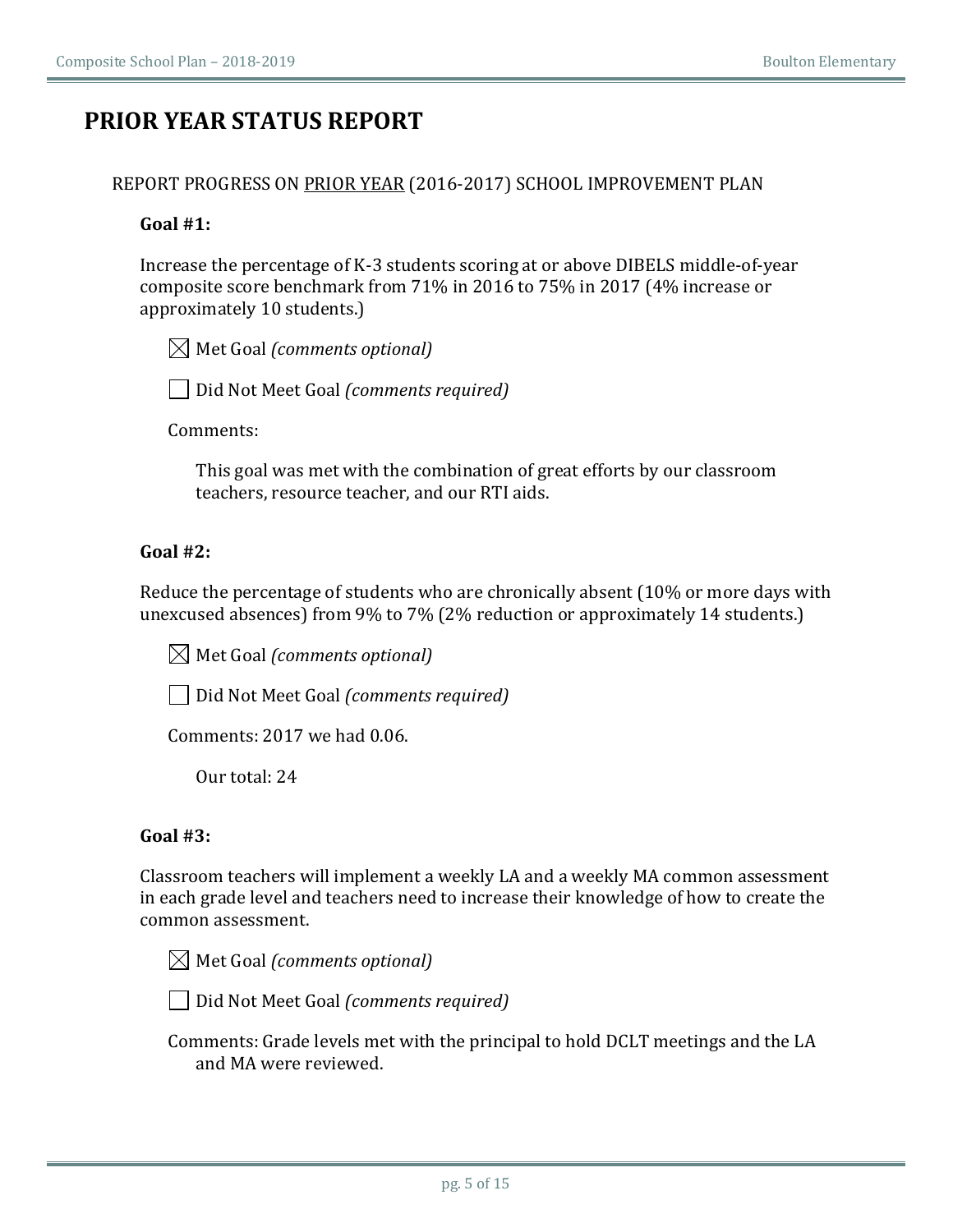## **CURRENT YEAR PROGRESS REPORT**

### Goal #1 (Student Achievement):

Increase the percentage of K-3 students scoring at or above DIBELS middle-of-year composite score benchmark from 75% in 2017 to 77% in 2018 (2% increase or approximately 5 students.)

 $\Box$  Progressing according to plan

 $\boxtimes$  Not progressing according to plan

Comments: Our goal was to reach 77%. We remained at 75%. Looking over the data (MOY DIBELS Benchmark results) one teacher's scores affected the whole school outcome. Without including this teacher's scores, we would have reached 79%. This teacher is aware of the problem and help has been offered.

### Goal #2 (College, Career, and Community Readiness):

To increase all students (grades 3-6) median growth percentile on the 2017 PACE report and CRT bin percentile rankings by 2 points in language arts and math, teachers will develop and implement common formative assessments for 50% of the units in LA and MA.

 $\boxtimes$  Progressing according to plan

 $\vert$  Not progressing according to plan

Comments:

### **Goal #3 (Quality Staffing):**

Math Proficiency: Increase the percentage of students scoring on the SAGE EOY from 62% in 2017 to 64% in 2018 (2% increase).

 $\boxtimes$  Progressing according to plan

 $\Box$  Not progressing according to plan

Comments: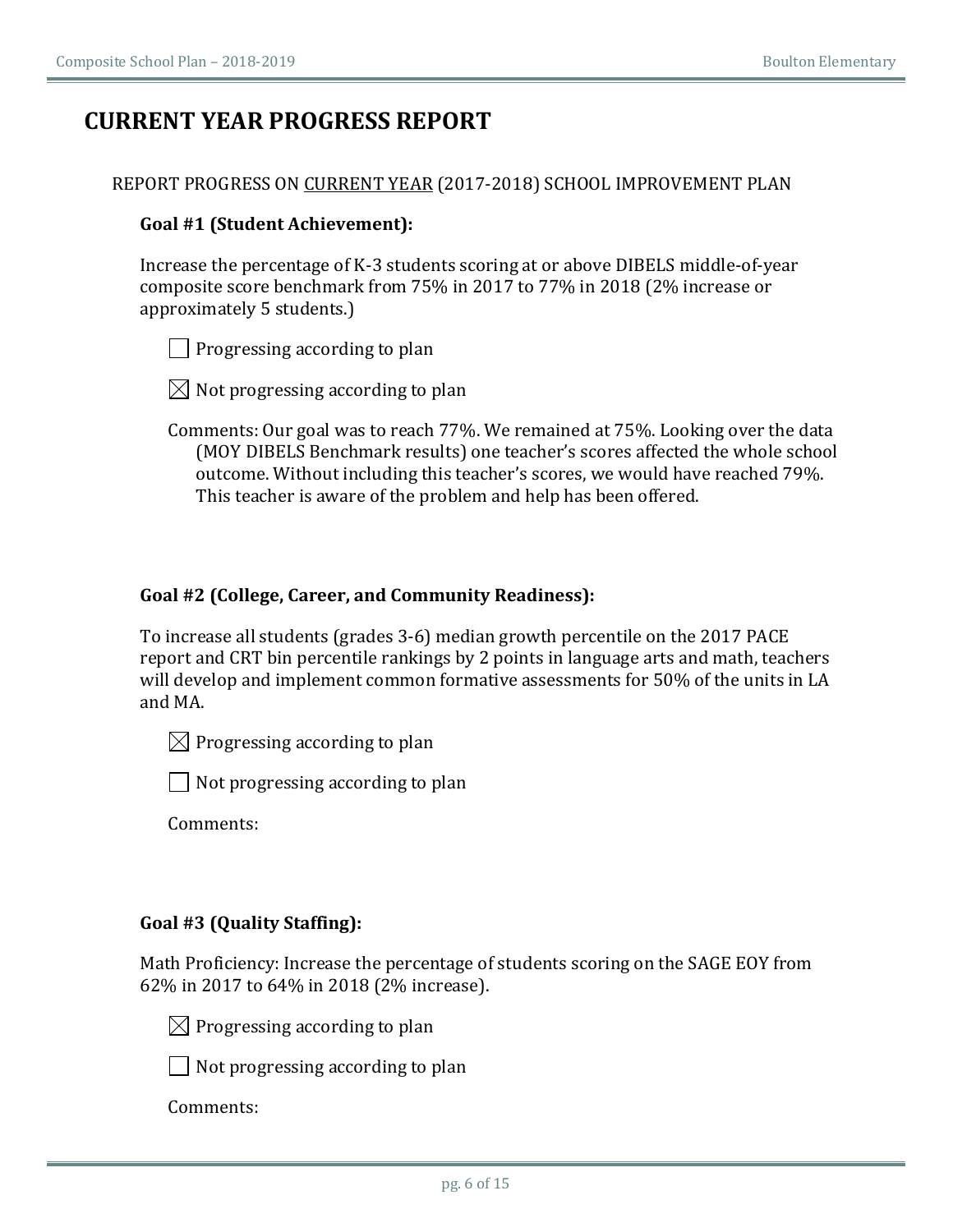# **LAND TRUST FUNDING PROJECTIONS**

### CALCULATE LAND TRUST FUNDING PROJECTIONS

| C - Expected carryover from 2017-2018 to 2018-2019\$11,437.00 |  |
|---------------------------------------------------------------|--|
|                                                               |  |
|                                                               |  |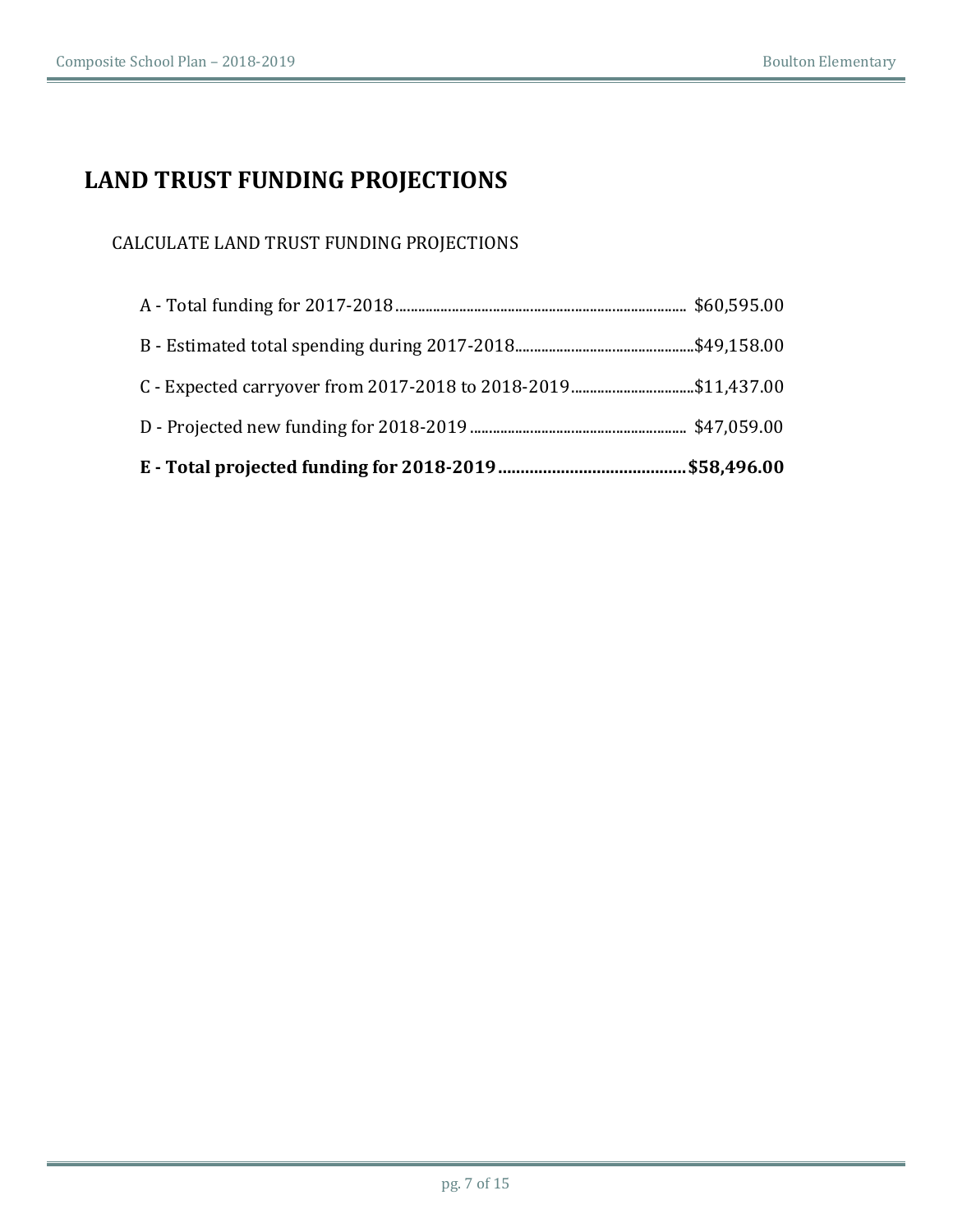## **GOALS AND PLANNED ACTIONS/RESOURCES**

**GOAL #1:** Increase the percentage of K-3 students scoring at or above the DIBELS MOY composite score benchmark from 75% in 2017-2018 to 77% in 2018-2019 (2% increase or approximately 5 students.)

| <b>District Goal Area:</b>              |                  |                                     |
|-----------------------------------------|------------------|-------------------------------------|
| Literacy                                |                  | Ready for Success at the Next Level |
| <b>STEM</b>                             |                  | <b>Teaching for Learning</b>        |
| School Identified Area:                 |                  |                                     |
|                                         |                  |                                     |
| Academic area(s) addressed by the goal: |                  |                                     |
| $\boxtimes$ Reading                     | Technology       | <b>Social Studies</b>               |
| Mathematics                             | Science          | Health                              |
| Writing                                 | <b>Fine Arts</b> | <b>World Languages</b>              |
|                                         |                  |                                     |

### Measures to determine progress/successful completion of the goal:

### **Action Plan:**

- At-Risk students will be identified in grades K-3 using common formative and summative assessments as well as using the first DIBELS test's scores by Sept. 15, 2018.
- Deliver target interventions to At-Risk students during RTI with the support of the ELA Coordinator and Intervention Tutors.
- Adjust interventions based on weekly progress monitoring and Drill Down of students with scores below benchmark.

#### **Will LAND Trust funds be used to support the implementation of this goal?**

 $\boxtimes$  Yes (complete the budget sections below)

**△ No** *(skip the budget section below)*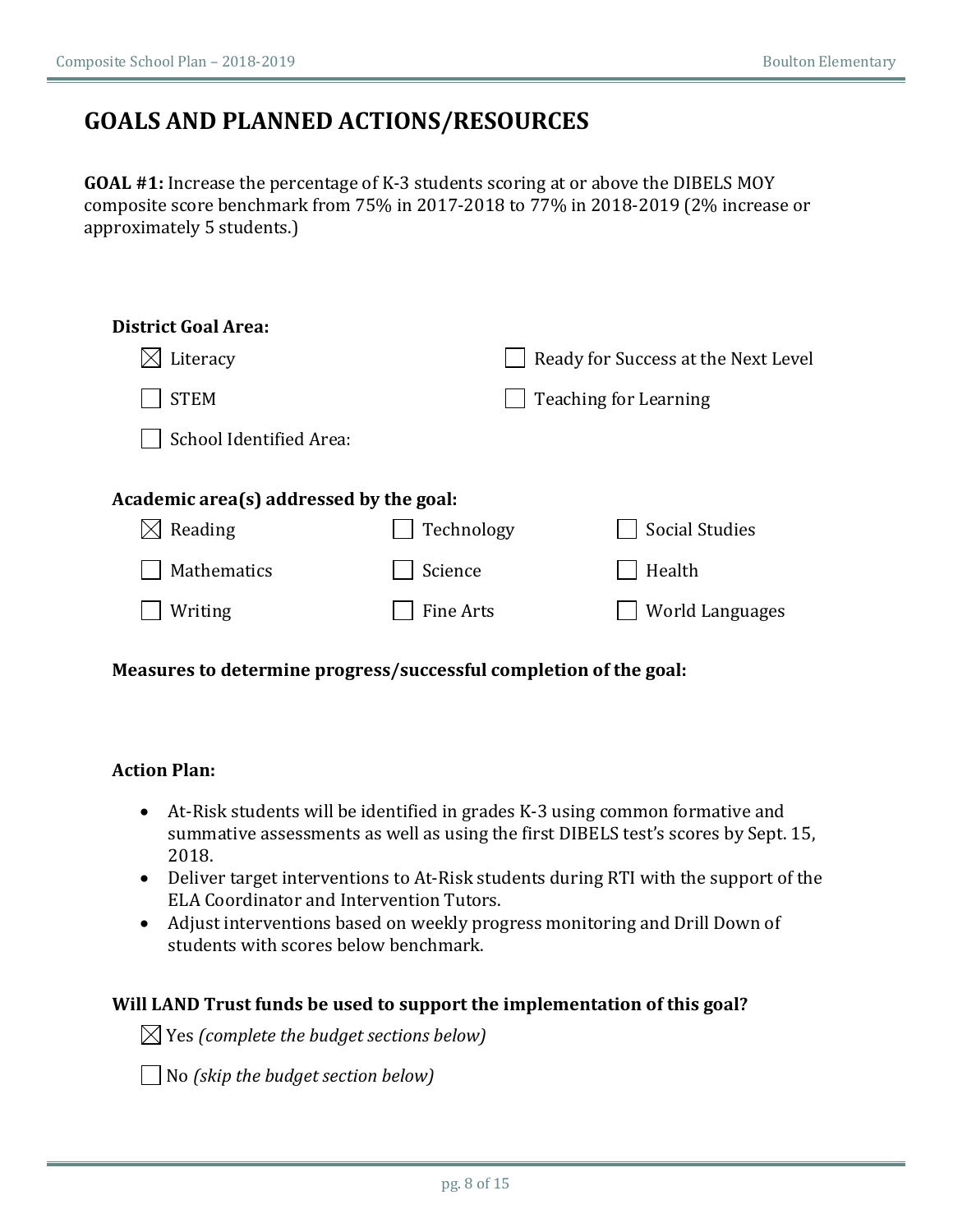### Does this action plan include behavioral/character education/leadership efforts?

◯ Yes (answer the next question)

 $\boxtimes$  No *(skip the next question)* 

### Explain how these efforts directly affect student achievement.

### **Planned LAND Trust Expenses for Goal #1**

| <b>Budget Category</b>      | <b>Expenditures</b><br><b>Behavior, Character</b><br>Education, Leadership | <b>Expenditures</b><br>Academic | <b>Description</b>                |
|-----------------------------|----------------------------------------------------------------------------|---------------------------------|-----------------------------------|
| Salaries & Benefits         | \$                                                                         | \$34,125                        | 4 TA Salaries                     |
| Prof. Services              | \$                                                                         | \$                              |                                   |
| Repairs & Maint.            | \$                                                                         | \$                              |                                   |
| Printing                    | \$                                                                         | \$                              |                                   |
| Transportation/Travel       | \$                                                                         | \$                              |                                   |
| <b>General Supplies</b>     | \$                                                                         | \$800                           | Binders, page protectors,<br>etc. |
| Textbooks                   | \$                                                                         | \$                              |                                   |
| Online Curriculum           | \$                                                                         | \$                              |                                   |
| <b>Library Books</b>        | \$                                                                         | \$                              |                                   |
| Software                    | \$                                                                         | \$                              |                                   |
| <b>Technology Equipment</b> | \$                                                                         | \$                              |                                   |
| Equipment                   | \$                                                                         | \$                              |                                   |
| <b>Total</b>                | \$                                                                         | \$34,925.00                     |                                   |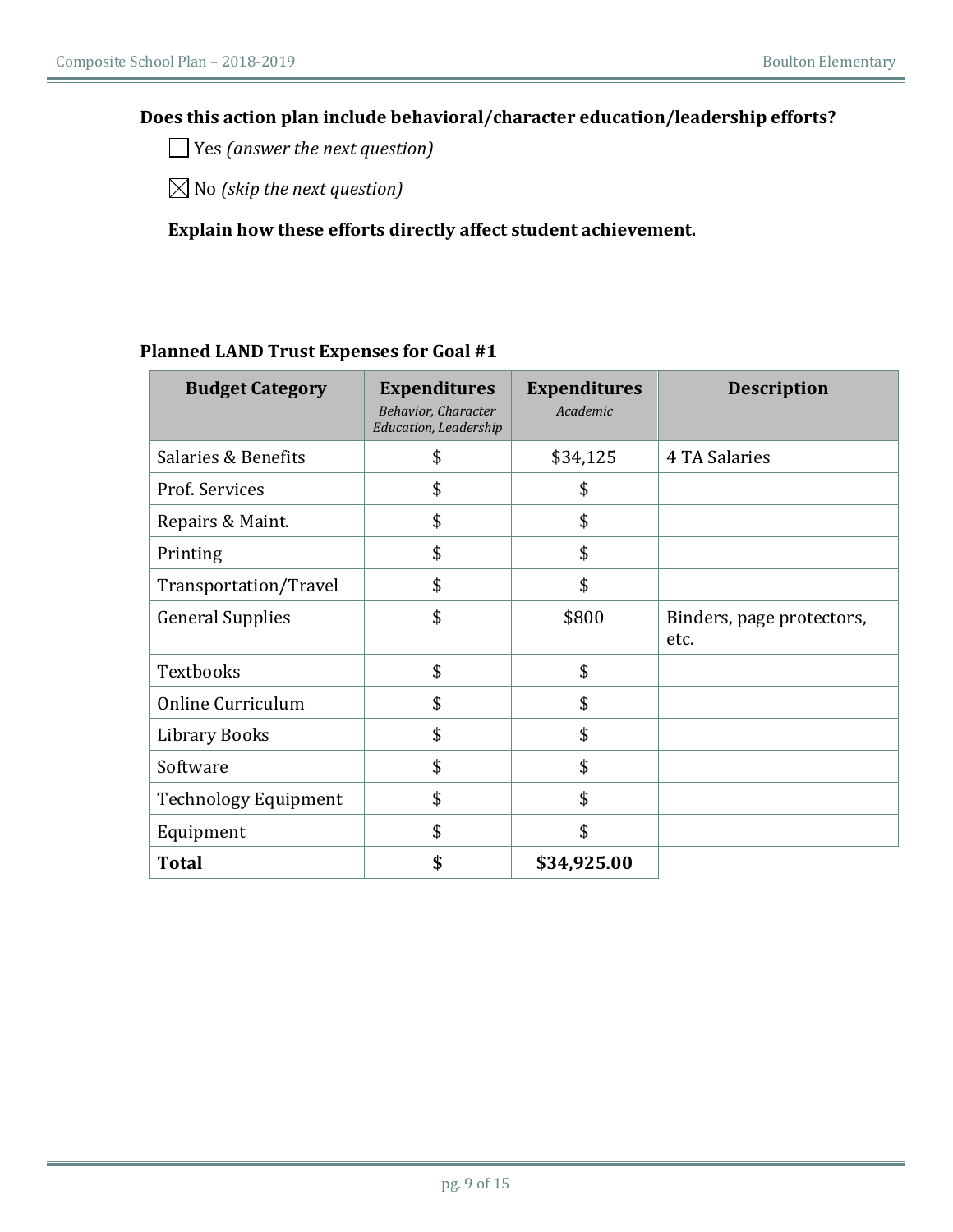**GOAL #2:** Implement STEM teaching and learning processes into the school and every classroom to increase problem solving and providing opportunities for higher level thinking. The average score on Evaluate Davis indicators T.5 "Learners have opportunities to engage in higher level thinking" will increase to 3.0. Also, an increase of participation in the STEM Challenges orchestrated by the administration and provided throughout the school year.

| <b>District Goal Area:</b>              |                  |                                     |
|-----------------------------------------|------------------|-------------------------------------|
| Literacy                                |                  | Ready for Success at the Next Level |
| <b>STEM</b>                             |                  | <b>Teaching for Learning</b>        |
| School Identified Area:                 |                  |                                     |
|                                         |                  |                                     |
| Academic area(s) addressed by the goal: |                  |                                     |
| Reading                                 | Technology       | <b>Social Studies</b>               |
| Mathematics                             | Science          | Health                              |
| Writing                                 | <b>Fine Arts</b> | World Languages                     |
|                                         |                  |                                     |

### Measures to determine progress/successful completion of the goal:

- Evaluate Davis Observation Item Report Indicator T.5
- Increase of student involvement in STEM challenge provide throughout the school year.

### **Action Plan:**

- Provide four enriching STEM Challenges that help increase student engagement behaviorally, emotionally, and cognitively, thereby positively affecting student learning and achievement.
- Each challenge will be carefully considered to: -be meaningful and engaging -foster a sense of competence -provide autonomy support -embrace collaborative learning -promote mastery orientations -provide the opportunity for higher level thinking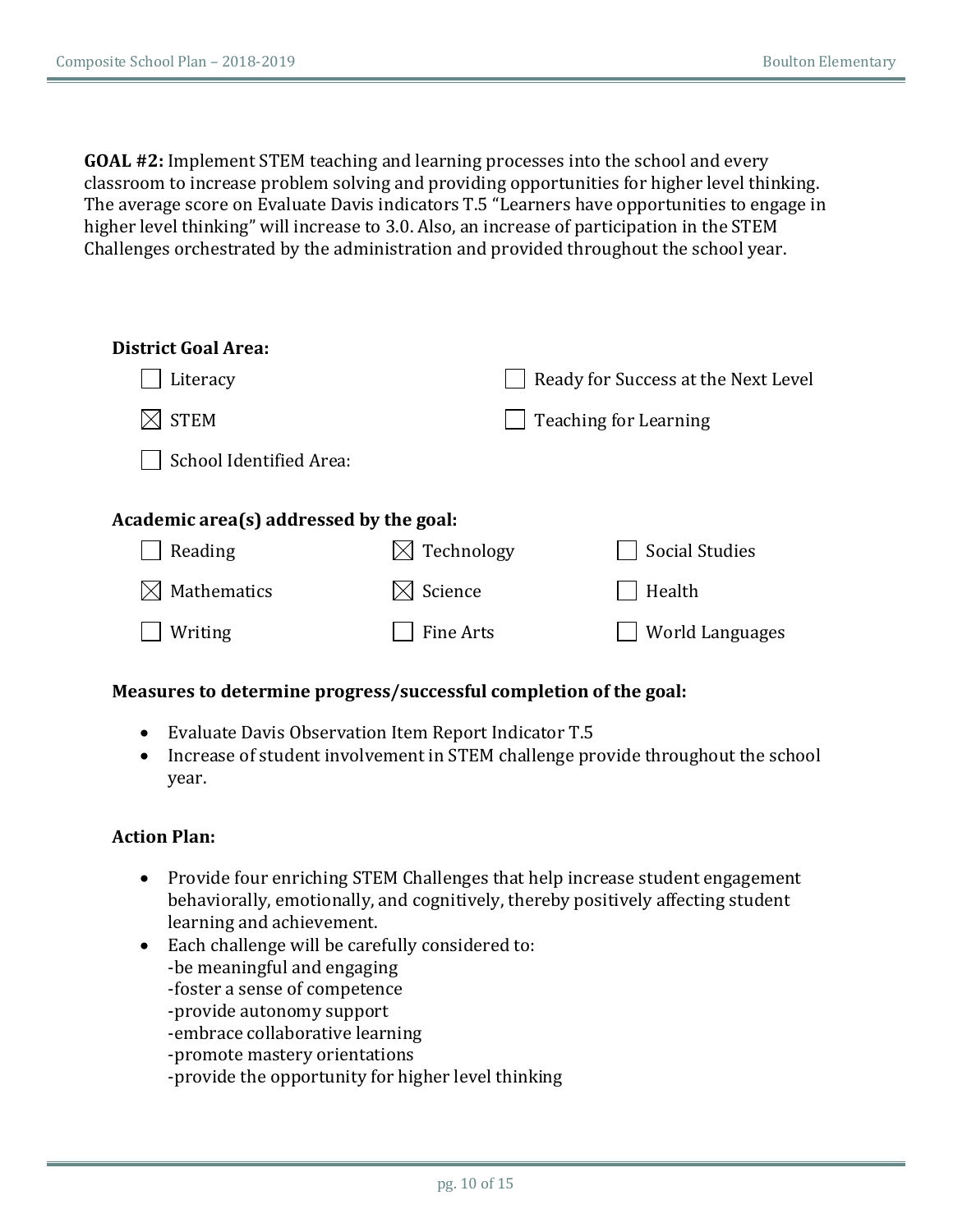### Will LAND Trust funds be used to support the implementation of this goal?

 $\boxtimes$  Yes (complete the budget sections below)

No *(skip the budget section below)*  $\vert \ \ \vert$ 

### Does this action plan include behavioral/character education/leadership efforts?

Yes *(answer the next question)*

 $\boxtimes$  No (skip the next question)

Explain how these efforts directly affect student achievement.

| <b>Budget Category</b>      | <b>Expenditures</b><br><b>Behavior, Character</b><br><b>Education, Leadership</b> | <b>Expenditures</b><br>Academic | <b>Description</b>                                                                                              |
|-----------------------------|-----------------------------------------------------------------------------------|---------------------------------|-----------------------------------------------------------------------------------------------------------------|
| Salaries & Benefits         | \$                                                                                | \$7,830.00                      | STEM Instructor @ 3 hrs.<br>per day                                                                             |
| Prof. Services              | \$                                                                                | \$                              |                                                                                                                 |
| Repairs & Maint.            | \$                                                                                | \$                              |                                                                                                                 |
| Printing                    | \$                                                                                | \$                              |                                                                                                                 |
| Transportation/Travel       | \$                                                                                | \$                              |                                                                                                                 |
| <b>General Supplies</b>     | \$                                                                                | \$1,650.00                      | <b>STEM Challenge supplies</b><br>and awards for 4 challenges<br>throughout the school year.<br>(\$412.50 each) |
| <b>Textbooks</b>            | \$                                                                                | \$                              |                                                                                                                 |
| <b>Online Curriculum</b>    | \$                                                                                | \$                              |                                                                                                                 |
| <b>Library Books</b>        | \$                                                                                | \$                              |                                                                                                                 |
| Software                    | \$                                                                                | \$                              |                                                                                                                 |
| <b>Technology Equipment</b> | \$                                                                                | \$                              |                                                                                                                 |
| Equipment                   | \$                                                                                | \$3,444.02                      | Dots & Dashes, Little Bits,<br>and other items.                                                                 |
| <b>Total</b>                | \$                                                                                | \$12,924.02                     |                                                                                                                 |

### **Planned LAND Trust Expenses for Goal #2**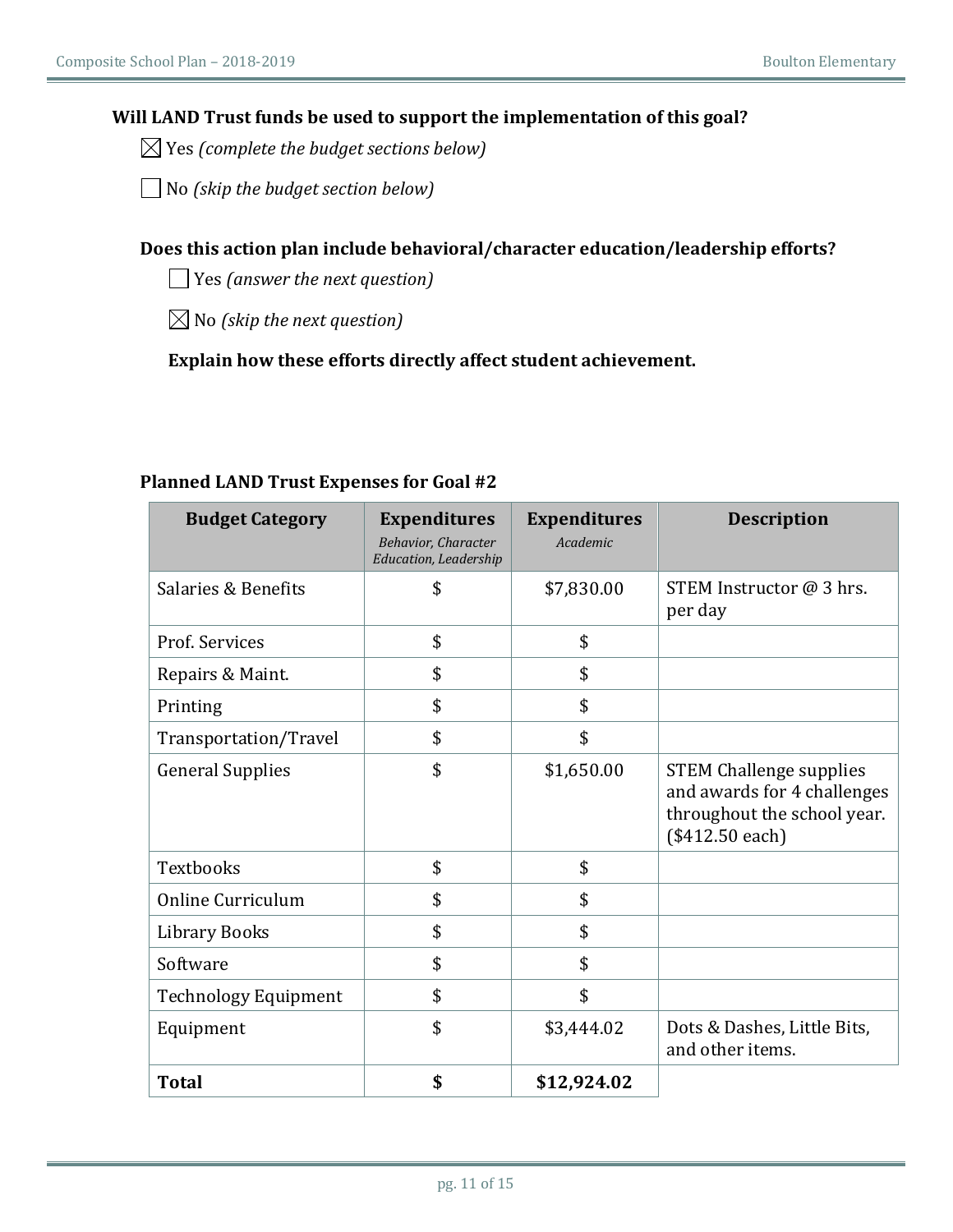**GOAL** #3: Math Proficiency: Increase the percentage of students scoring on the SAGE EOY from by 2%.

| <b>District Goal Area:</b>              |            |                                     |
|-----------------------------------------|------------|-------------------------------------|
| Literacy                                |            | Ready for Success at the Next Level |
| <b>STEM</b>                             |            | <b>Teaching for Learning</b>        |
| School Identified Area:                 |            |                                     |
|                                         |            |                                     |
| Academic area(s) addressed by the goal: |            |                                     |
| Reading                                 | Technology | <b>Social Studies</b>               |
| Mathematics                             | Science    | Health                              |
| Writing                                 | Fine Arts  | <b>World Languages</b>              |
|                                         |            |                                     |

### Measures to determine progress/successful completion of the goal:

• End of SAGE in mathematics.

### **Action Plan:**

- Identify At-Risk students through common assessments and SAGE scores by mid-September 2018.
- Grades 1-6 will use Go Math which offers an engaging and interactive approach to covering the DESK Standards. Go Math combines 21st-century educational technology with modern content, dynamic interactivities, and a variety of instructional videos to engage every student.
- To enhance earning and provide individual growth, grades 1-2 will use iReady and grades 3-6 will use Think Through Math

### **Will LAND Trust funds be used to support the implementation of this goal?**

 $\boxtimes$  Yes (complete the budget sections below)

**△ No** *(skip the budget section below)*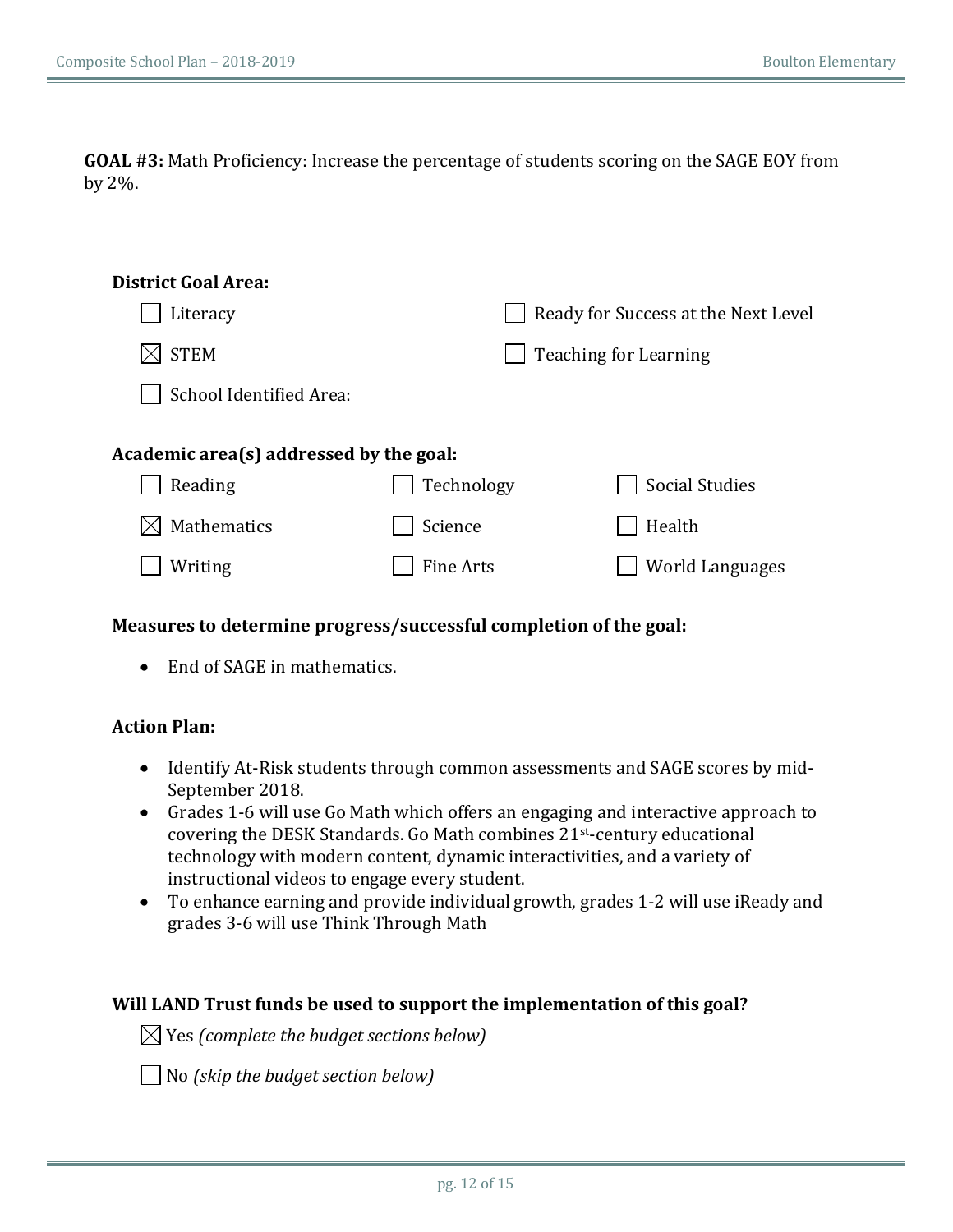### Does this action plan include behavioral/character education/leadership efforts?

◯ Yes (answer the next question)

 $\boxtimes$  No *(skip the next question)* 

### Explain how these efforts directly affect student achievement.

### **Planned LAND Trust Expenses for Goal #3**

| <b>Budget Category</b>      | <b>Expenditures</b><br><b>Behavior, Character</b><br>Education, Leadership | <b>Expenditures</b><br>Academic | <b>Description</b>                         |
|-----------------------------|----------------------------------------------------------------------------|---------------------------------|--------------------------------------------|
| Salaries & Benefits         | \$                                                                         | \$                              |                                            |
| Prof. Services              | \$                                                                         | \$                              |                                            |
| Repairs & Maint.            | \$                                                                         | \$                              |                                            |
| Printing                    | \$                                                                         | \$                              |                                            |
| Transportation/Travel       | \$                                                                         | \$                              |                                            |
| <b>General Supplies</b>     | \$                                                                         | \$                              |                                            |
| Textbooks                   | \$                                                                         | \$6,261.91<br>\$4,385.98        | Go Math grades 3.4.6<br>Go Math grades 1-2 |
| Online Curriculum           | \$                                                                         | \$                              |                                            |
| Library Books               | \$                                                                         | \$                              |                                            |
| Software                    | \$                                                                         | \$                              |                                            |
| <b>Technology Equipment</b> | \$                                                                         | \$                              |                                            |
| Equipment                   | \$                                                                         | \$                              |                                            |
| <b>Total</b>                | \$                                                                         | \$10,647.89                     |                                            |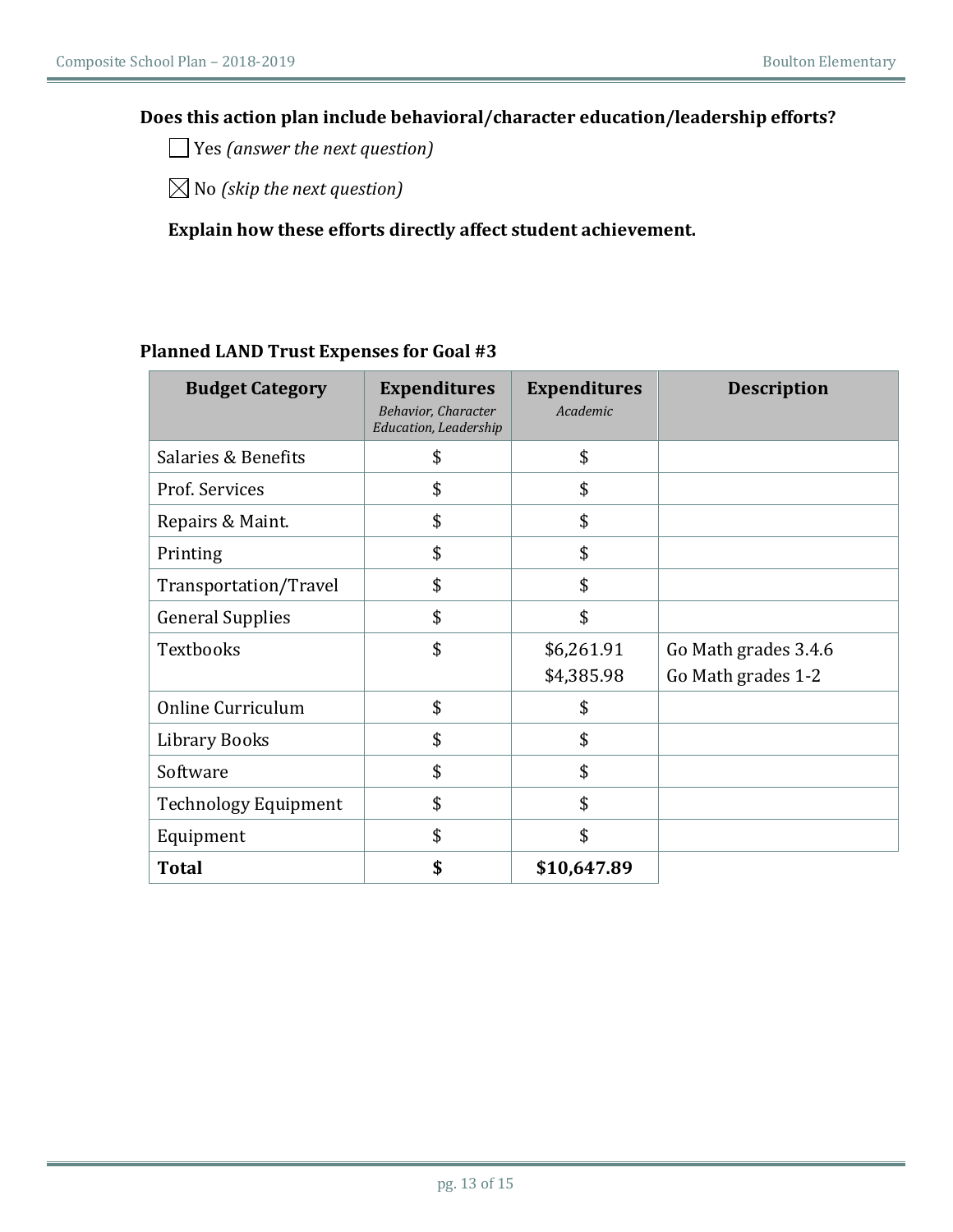## **ADDITIONAL LAND TRUST QUESTIONS**

### SUMMARY OF PLANNED EXPENDITURES

| I - Is planned carryover more than 10% of projected new funds? |  |  |  |  |
|----------------------------------------------------------------|--|--|--|--|
| $\boxtimes$ No<br>$\Box$ Yes                                   |  |  |  |  |

PLAN FOR CARRYOVER IN EXCESS OF 10% *(Skip if answer to prior question was "No")* 

PLAN FOR LARGER THAN PROJECTED DISTRIBUTION

Expand activities outlined in the plan above.

PLAN FOR SHARING THE SCHOOL LAND TRUST PLAN WITH THE COMMUNITY

 $\Box$  Letters to policy makers  $\boxtimes$  School newsletter  $\boxtimes$  Labels to identify LAND Trust purchases  $\boxtimes$  School website

School assembly school marquee

Other (please explain):